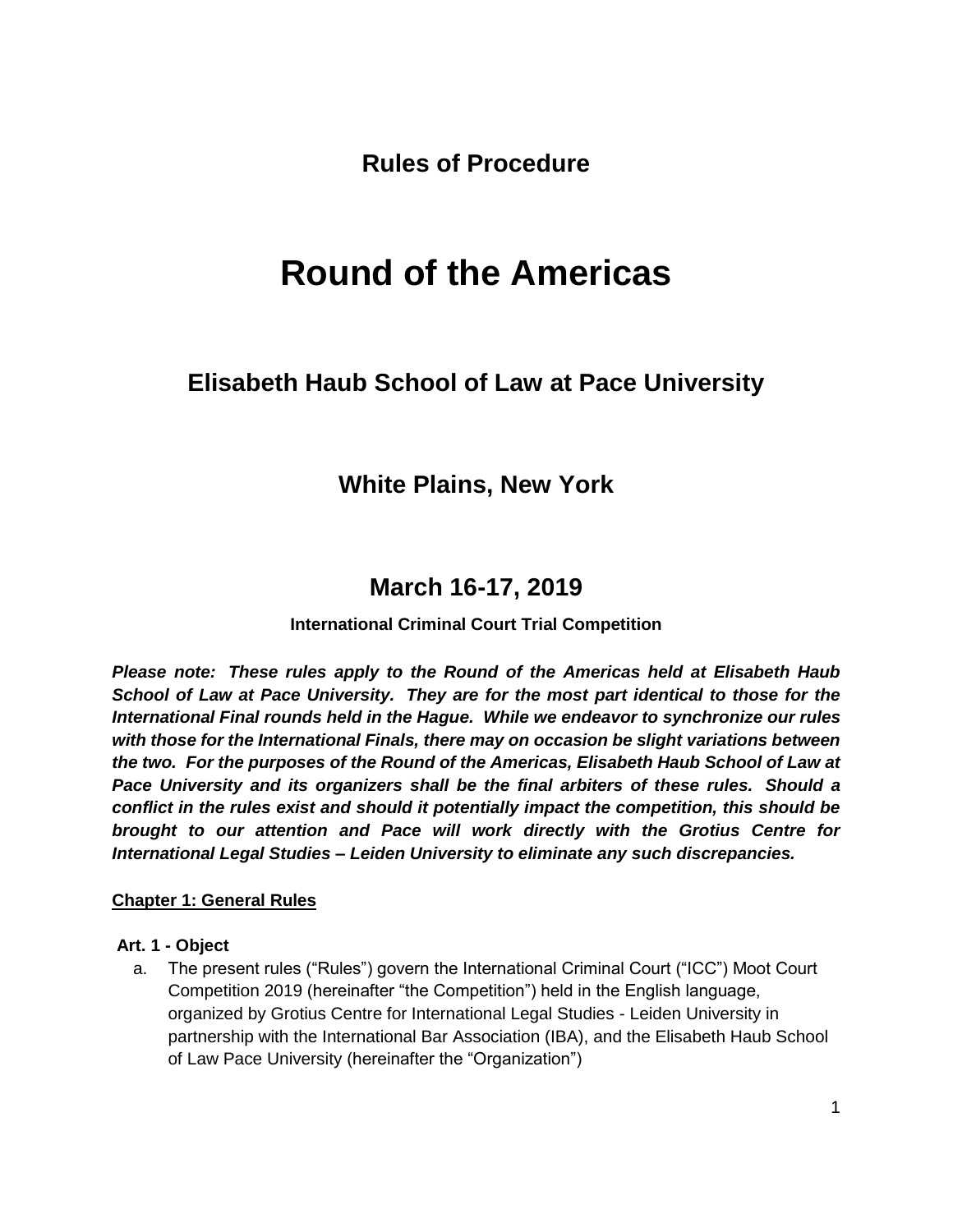# **Art. 2 – Subject**

a. All teams participating in the Competition are presumed to have knowledge of and shall be subject to these Rules.

# **Art. 3 - Interpretation of the Rules**

- a. The Organization has the authority to interpret and amend the provisions contained in the Rules.
- b. The Organization reserves the right to make changes at any time before the commencement of the Preliminary Round or when necessary. Any changes made will be communicated to the participating teams.

# **Art. 4 - Aim of the Competition**

The Competition aims to encourage university students to improve their knowledge of international criminal law in practice and in particular of the ICC, its mandate and its jurisprudence, by simulating its proceedings through arguing a hypothetical case. The Competition seeks to enhance the knowledge about the Rome Statute, especially within countries that have yet to ratify it. In addition, the Competition provides participants with the opportunity to become familiar with the Hague based International institutions.

#### **Art. 5 – Participation**

- a. Each country may be represented by a maximum of three (3) teams. In case twelve (12) or more universities (but less than twenty-four (24) universities) from the same country register for the Competition, three (3) teams may represent their country at the International Round of the Competition. If less than twelve (12) universities of the same country register, a maximum of two (2) teams may represent their country at the International Rounds of the Competition.
- b. Only actively enrolled students in Bachelors, Masters, JD, and LLM Programs are eligible to participate. Exchange students may participate on behalf of their host university.
- c. Non-law students may be considered eligible, provided that they have the requisite legal knowledge. It is each team's responsibility to ensure that its team members have a level of legal knowledge suitable for the Competition.
- d. Students admitted to practice, by having taken and passed the bar exam, are prohibited to participate.

# **Art. 6 - Team Composition**

- a. Each team will be comprised of a maximum of:
	- 1. Three (3) speakers;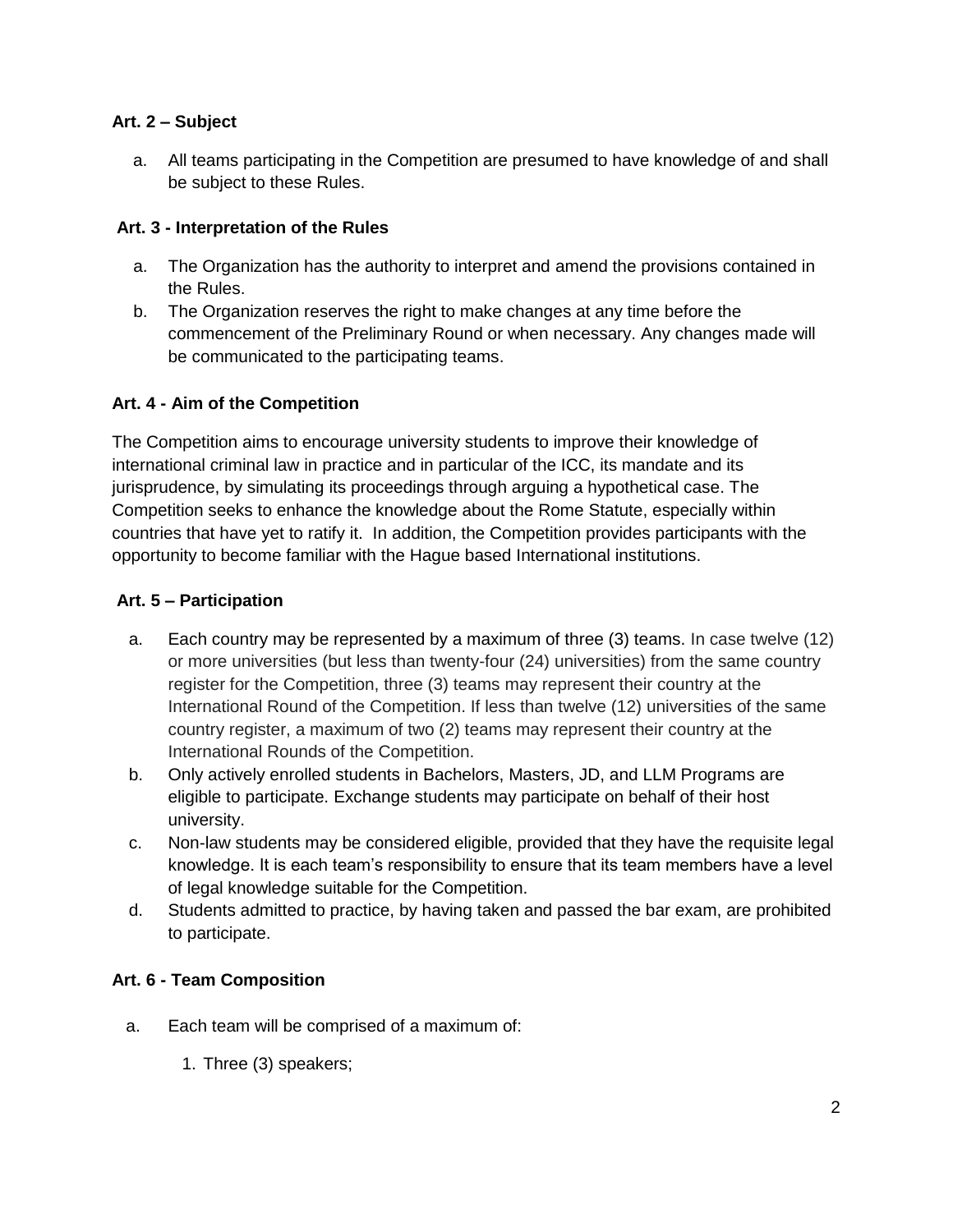- 2. Two (2) researchers;
- 3. Two (2) coaches: one leading coach and one assistant coach;
- b. The coach is responsible for giving academic and scientific instructions to his/her team and represents both the university as well as the team before the Organization. Article 5 restrictions shall not apply to the leading and assistant coaches.
- c. Each team must submit in writing their team composition at the time of registration. Each university will be responsible for the selection of the team members and the designation of their coach(es).
- d. The maximum number of team representatives for each team cannot exceed seven (7). A team may be comprised of no fewer than three (3) speakers without an explicit waiver received upon written request of the Organizers.
- e. Any other changes in team composition must also be submitted in writing before **February 8, 2019.** Any request for changes in team composition after this timeframe shall be rejected. However, the Organization reserves the right to allow team composition changes after this deadline in consideration of exceptional circumstances or in the interests and fairness of the Competition.

# **Chapter 2: Administrative Provisions**

# **Art. 7 - Team Registration**

- a. Registration for the Competition will open August 31, 2018.
- b. Each team can for register online via Pace's Competition website (http://www.pace.edu/school-of-law/ICC).

# **Art. 8 - Team Identification**

- a. In the interest of fairness and objectivity, each team shall be assigned an anonymous number prior to submission of their memorials.
- b. This number will be emailed to each team by the Organization.
- c. This number becomes the team's identifier throughout the Competition.

# **Art. 9 - Registration Fee**

- a. The Organization will issue an invoice for payment of the registration fee to eligible teams.
- b. Each team must pay their registration fee within thirty (30) days after the date the invoice was issued.
- c. Incomplete payment of registration fee renders that particular registration application invalid.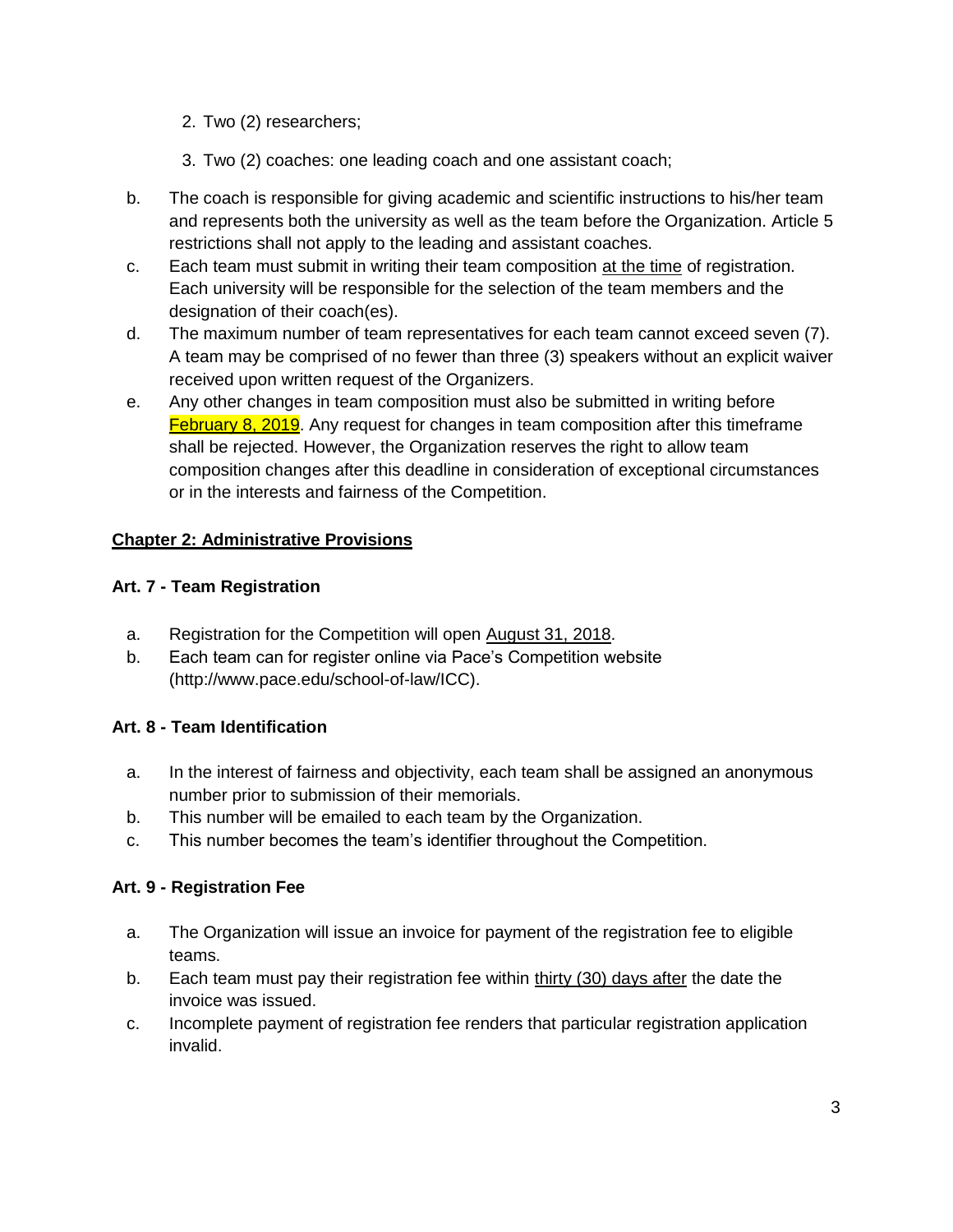- d. The Organization reserves the right to accept late payment of registration fees for extraordinary circumstances.
- e. The registration fee will not be refunded under any circumstances.

# **Chapter 3: Competition Structure**

# **Art. 10 – Structure**

- a. The Americas Round of the Competition shall have two (2) consecutive phases, each independently graded: a written round (Memorials) and an oral round (Hearings).
- b. Each team shall address the Case in the roles of the Defense Counsel, Counsel for the Prosecution, and Counsel for the Government (Government Counsel), and shall submit one Memorial per role.
- c. Each team shall participate in three (3) oral rounds (the "Pre-Rounds") before the Bench members in the roles of Defense Counsel, Prosecution Counsel, and Government Counsel.
- d. The memorials and oral pleadings shall reflect a deep knowledge of the ICC rules and case law, as well as of International Criminal Law in general.
- e. The Memorials and Hearings shall reflect a deep knowledge of the ICC rules and case law, as well as of International Criminal Law in general.

# **Art. 11 - Semi-Final Round**

- a. The written and oral rounds are independently assessed. The sum of the scores obtained in both stages after the deduction of any penalty points will qualify the nine (9) best teams for the Semi-Final Round. This number may change based upon the number of schools registered to compete. The number of teams advancing to the Semi-Finals will be announced prior to the commencement of the Preliminary Rounds.
- b. The Semi-Final Round will consist only of an oral phase. The teams are free to choose which of their three (3) speakers will present at the Semi-Final Round. They are not bound by the role the speakers presented in the Pre-Rounds.
- c. Subject to the exception set forth in Art. 12(a), the results of the written Memorials will not be taken into account in assessing the final scores of the Semi-Final Round.

# **Art. 12- Final Round**

a. The winner of each Semi-Final round will proceed to the Final Round. Should there be less than nine (9) teams advancing to the Semi-Finals and only two Semi-Final matchup, the third team to advance will be selected from the two Semi-Final runner ups based on a formula giving 50% weight to the team's Semi-Final Round score and 50% weight to the team's combined score from the Preliminary Round oral and written phase.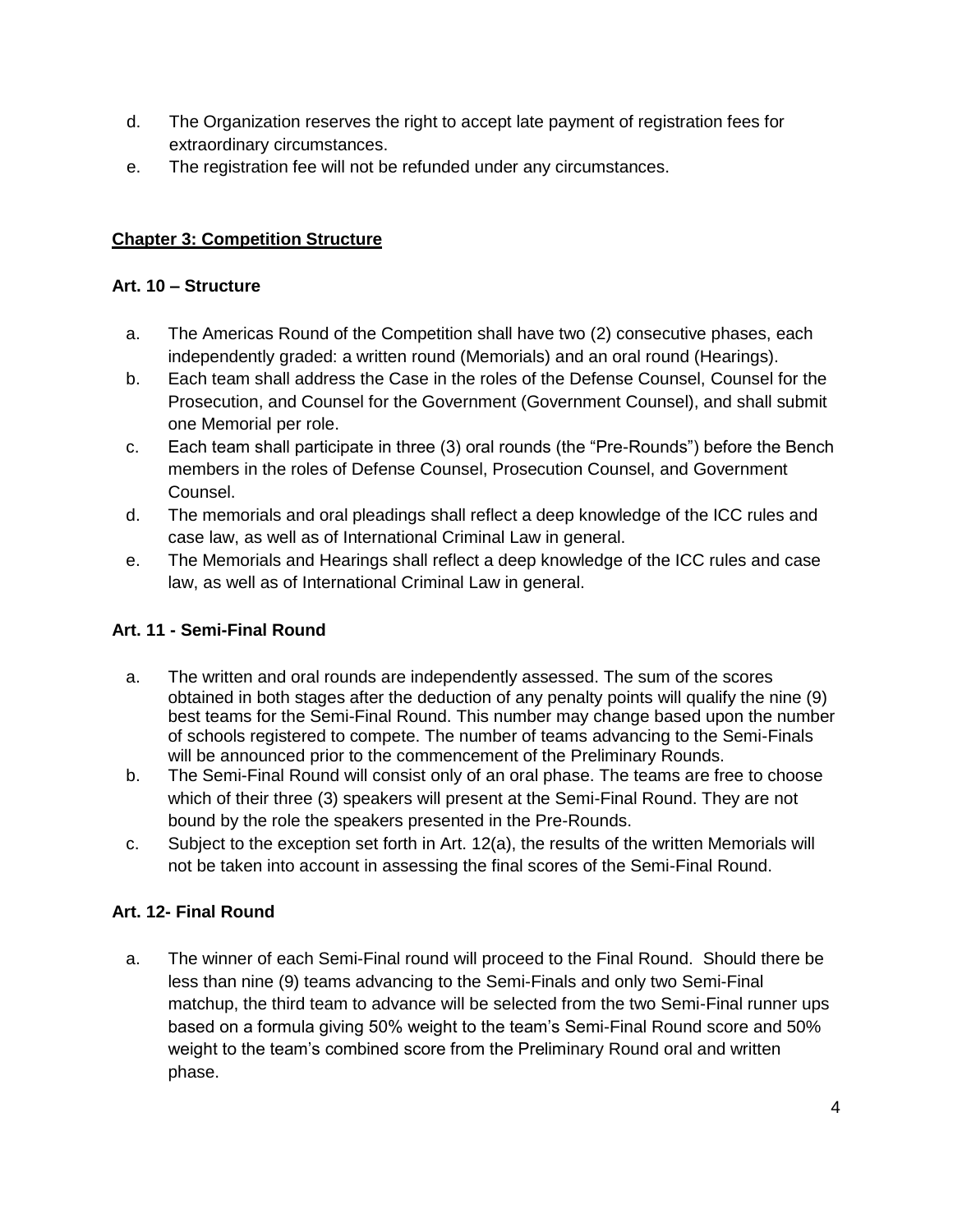- b. The teams are free to choose which of their three speakers will present at the Final Round. They are not bound by the role the speakers presented in the pre-rounds or Semi-Finals.
- c. The Bench of the Final Round will assess the substance of the arguments and the quality of the performance of the three teams. It will deliver its judgment and announce the winner of the Competition (to be picked at the discretion of the Bench, one vote per judge). The team winning the Final Round will be the winner, regardless of the scoring of the Memorials.

# **Chapter 4: Memorial Provisions**

# **Art. 13 - Submission of the Memorials**

- a. All teams participating in the Round of the Americas organized by Elisabeth Haub School of Law must submit their three (3) Memorials for each role *by email* by Monday, February 4, 2019 at 5:00 PM EST.
- b. Elisabeth Haub School of Law will submit the Memorials of the winner and runner-up of the Round of the Americas to the Grotius Centre for International Legal Studies – Leiden University.
- $\overline{\text{c}}$  Late delivery of Memorials is sanctioned with twenty (20) penalty points.

# **Art. 14 - Identification in Memorials**

- a. Each team must omit the following references in their Memorials:
	- 1. Names of team members;
	- 2. The members' and/or the university's country of residence;
	- 3. Its nationality; and
	- 4. The name of its university.
- b. Violations of this article will be sanctioned with up to fifty (40) penalty points.

# **Art. 15 - Memorial Format**

- a. Each team must submit its Memorials in both Microsoft Word and Pdf. format.
- b. Each team must submit its Memorials in size 12 Times New Roman font style. This requirement applies to all pages of the Memorial, including the cover page.
- c. Each page must have a margin of at least 2 cm on every side of the text.
- d. Memorials must be continuously page-numbered.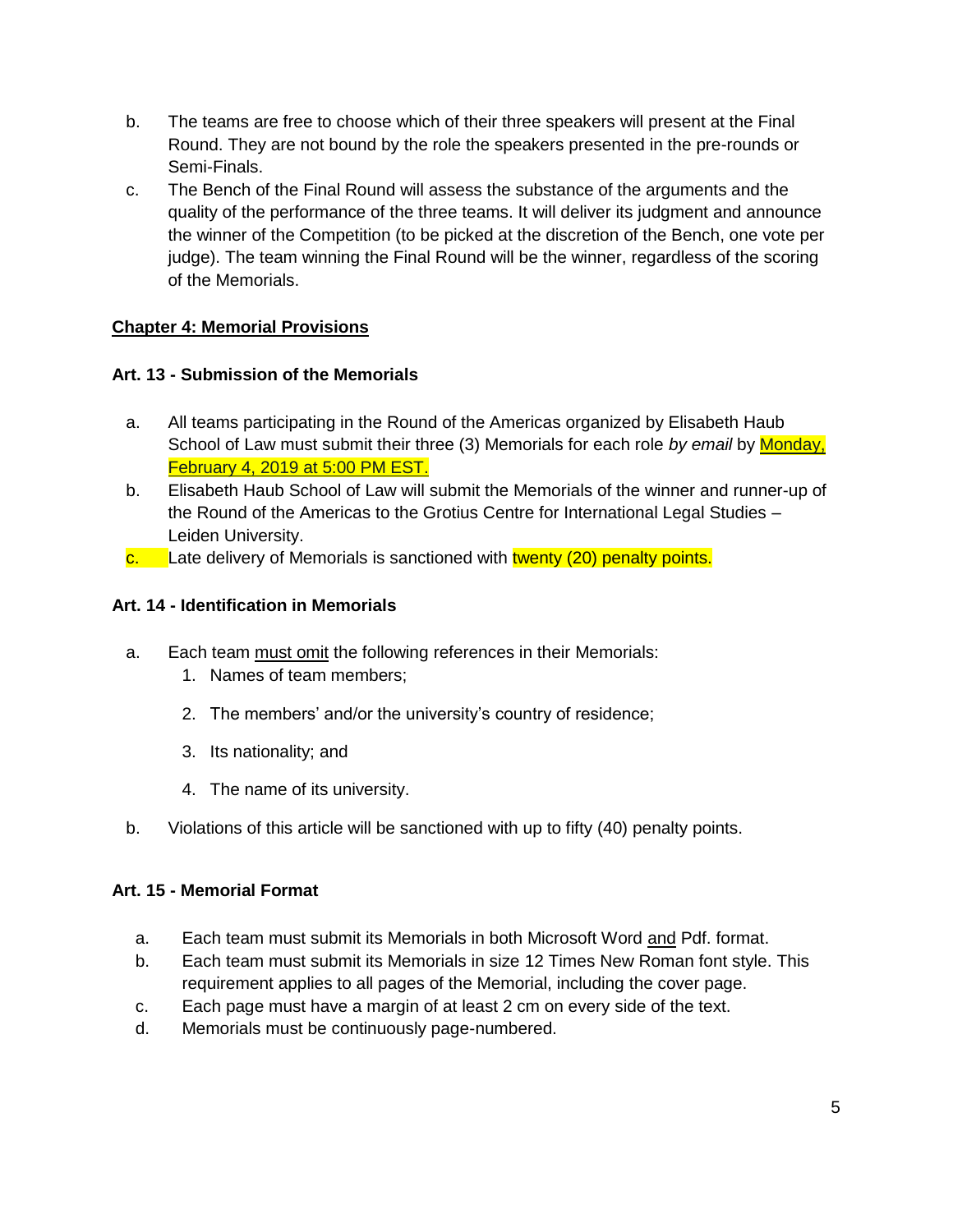e. Violations of this article are sanctioned with one (1) penalty point per violation, with a maximum of four (4) penalty points. More than one violation of the same item of this Article should be considered as one violation in total.

# **Art. 16 – Spacing**

- a. The text of the Memorial must be 1.5 spaced.
- b. Headings and subheadings of more than one line in length must be single spaced.
- c. Violations of this article are sanctioned with one (1) penalty point per violation, with a maximum of four (4) penalty points.
- d. More than one violation of the same item of this Article should be considered as one violation in total.

# **Art. 17 - Word Limit**

Each Memorial must not exceed 10.000 words (**including footnotes**). Violations of this article are sanctioned by five (5) penalty points per 400 words. The 10.000 words include the statement of facts, issues, summary of arguments, written arguments, submissions and (optional) annexes, and exclude the front cover, title page, table of contents, list of abbreviations and index of authorities.

# **Art. 18 - Order of Content**

- a. Each Memorial shall be presented in the following order:
	- 1. Front cover;
	- 2. Title page;
	- 3. Table of contents;
	- 4. List of abbreviations;
	- 5. Index of authorities (list of sources);
	- 6. Statement of facts;
	- 7. Issues;
	- 8. Summary of arguments;
	- 9. Written arguments;
	- 10. Submissions;
	- 11. Optional: Annex (max two (2) pages); and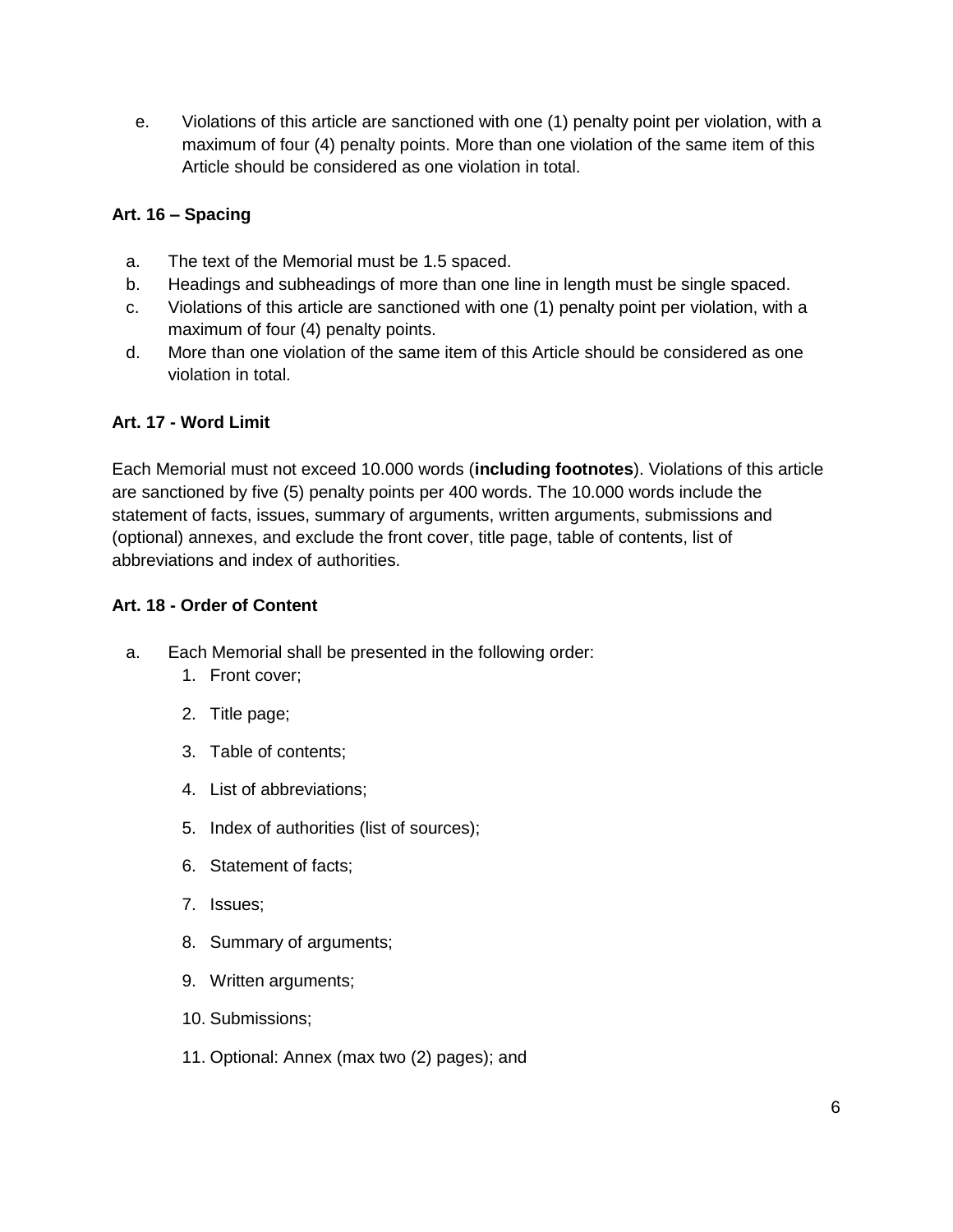- 12. Back cover.
- b. Violations of this article are sanctioned by two (2) penalty points per violation.

# **Art. 19 - Front Cover Requirements**

- a. The front cover must contain the following information:
	- 1. Team number;
	- 2. Role (Defense Counsel, Prosecution Counsel, and Government Counsel);
	- 3. Title of the Competition (ICC Moot Court Competition in the English Language);
	- 4. Year; and
	- 5. Total word count.
- b. The front cover (page) must be color coded accordingly:
	- 1. Red for Defense Counsel.
	- 2. Green for Prosecution Counsel.
	- 3. Blue for Government Counsel.
- c. A format for the front cover will be provided by the Organization on the Competition website for the international competition at www.iccmoot.com
- d. Violations of this article will be sanctioned with one (1) penalty point per violation, with a maximum of eight  $(8)$  penalty points.

# **Art. 20 – Footnotes**

- a. Footnotes are to be in Times New Roman font style, size 10 font. Footnotes of more than one line in length must be single spaced.
- b. Spacing between each footnote shall be at least 1.5 or 10 points.
- c . Consistency in the reference to sources throughout the Memorial is required. A referred-to document should be easy to find using the footnote.
- d . All the sources included in the index of authorities, must be included in the footnotes as well.
- e . Footnotes must be uniform.
- f. Abbreviations of sources within footnotes are allowed. The abbreviation has to be announced in the footnote itself or in the index of authorities.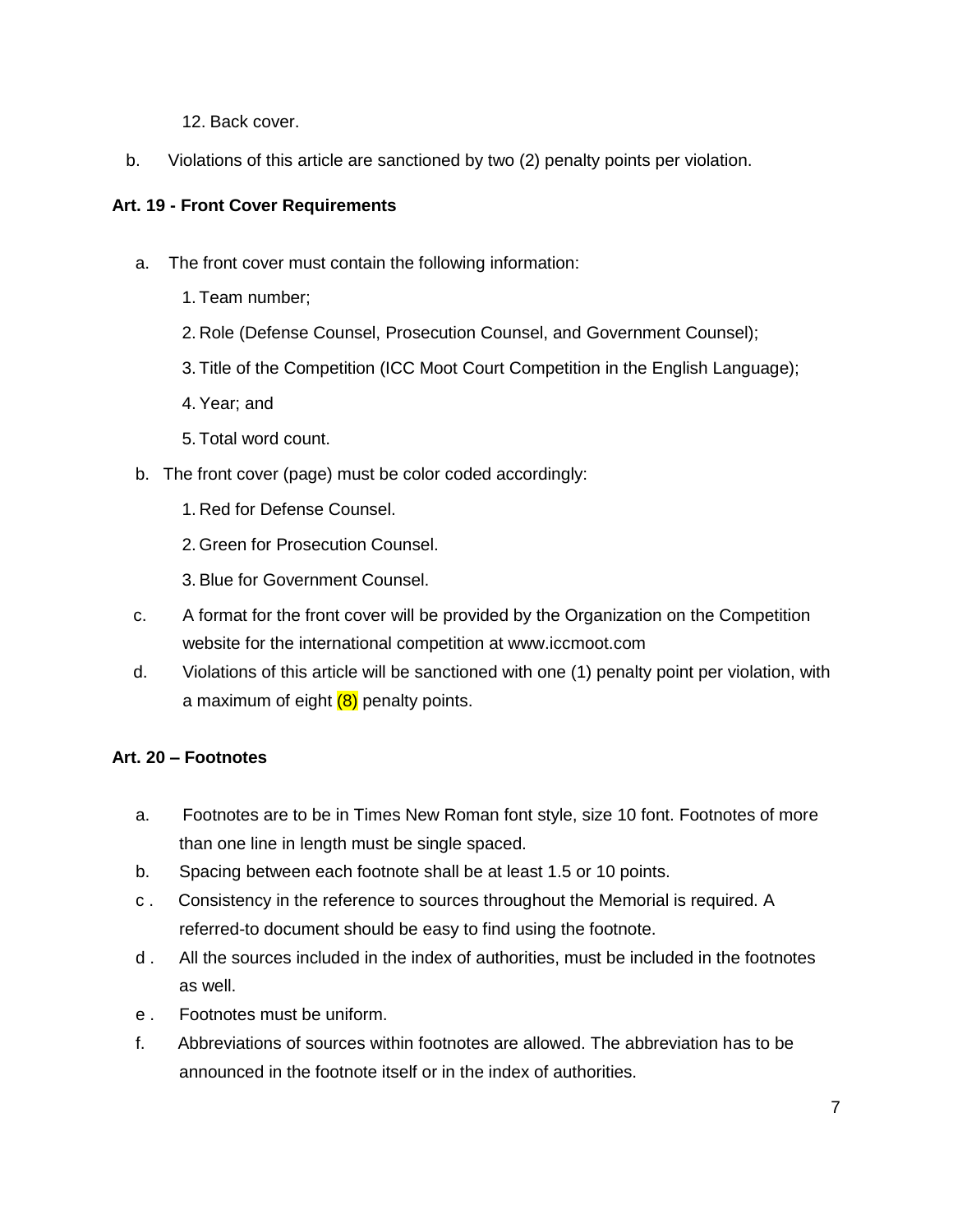g. Violations of this article are sanctioned with two (1) penalty point per violation, with a maximum of six (6) penalty points. More than one violation of the same item of this Article should be considered as one violation in total.

# **Art. 21 - Scoring Structure Memorials**

- a. Scores are awarded out of a maximum of 100 points.
- b. Scores are awarded for:
	- 1. Organization, structure, and analysis of the issues: 20 points
	- 2. Use of facts and legal principles: 20 points
	- 3. Use of authorities and citations: 20 points
	- 4. Persuasiveness, ingenuity, logic, and reasoning: 20 points
	- 5. Grammar, style, and clarity: 20 points

#### **Art. 22 - Late Delivery Memorials**

Late delivery of memorials is sanctioned with twenty (20) penalty points.

# **Art. 23 - Plagiarism**

Plagiarism in Memorials will be sanctioned with the disqualification of the team. A team's disqualification is final and irrevocable.

# **Chapter 5: Oral Round Provisions**

#### **Art. 24 – Content**

- a. Each team's Hearing pleadings must demonstrate an outstanding knowledge of the ICC Rules of Procedure and Evidence and case law, as well as the applicable international criminal law principles.
- b. The Hearings will have a maximum length of two (2) hours per session and shall reflect familiarity with ICC proceedings.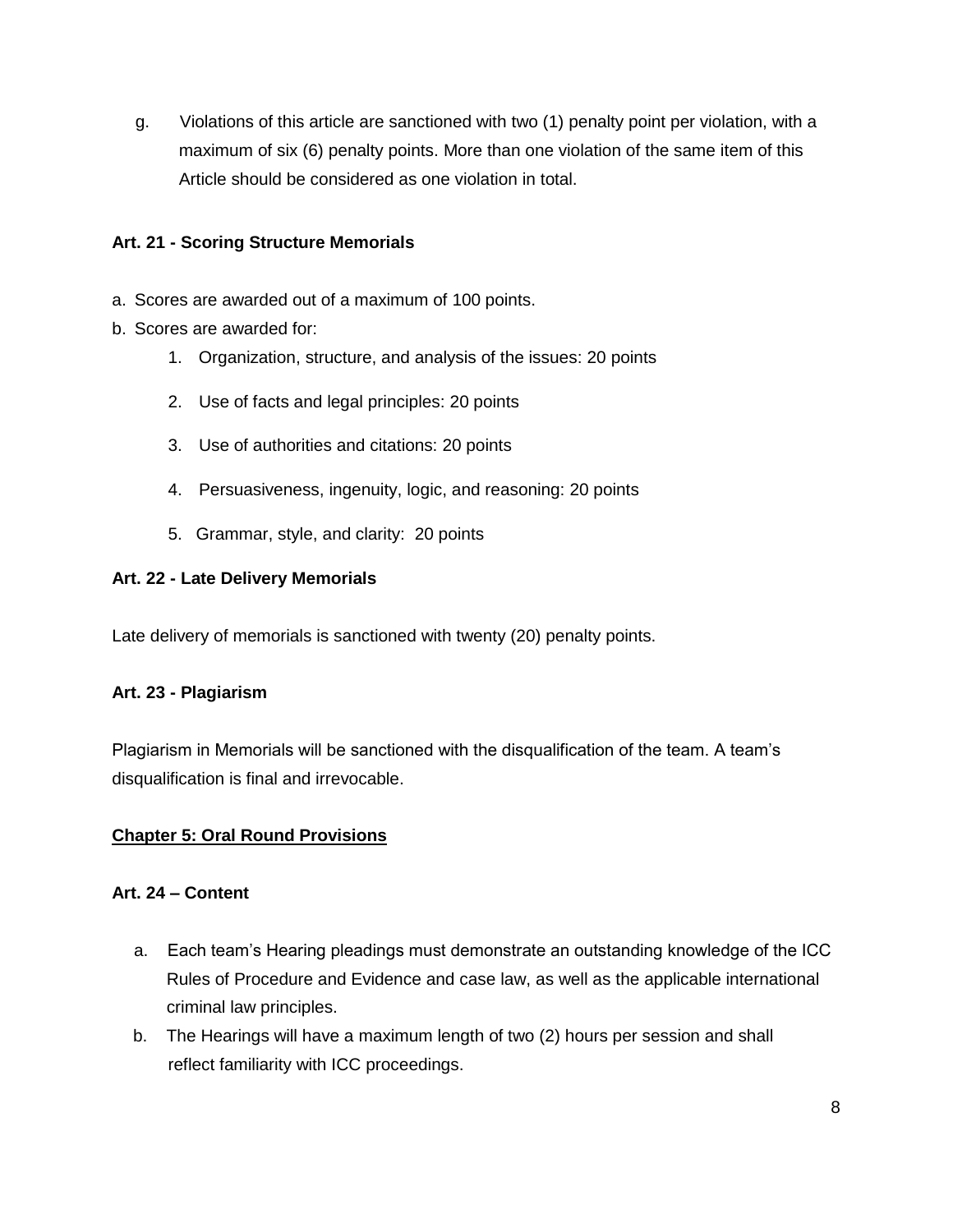# **Art. 25 – Appearance**

- a. Each team scheduled to appear has a maximum of fifteen (15) minutes to appear before the bench from the start of the scheduled time.
- b. The Competition will proceed on an *ex parte* basis at the expiration of the fifteen (15) minutes. The organization may decide to delay the start of the proceedings, or reschedule the session in exceptional circumstances.

#### **Art. 26 – Speakers**

- a. Each team shall consist of three (3) speakers. Every speaker of a team will take on the presentation of Defense Counsel, Prosecution Counsel or Government Counsel. It is within the discretion of each team to decide which speaker will present the rebuttal. Researchers are not permitted to do the initial presentation or rebuttal.
- b. Only two members of each team, speakers and/or researchers, are allowed to be present before the Bench.
- c. Each speaker will speak according to the time allocated under Articles 29 and 30.
- d. Verbatim reading of the Memorials during the Hearings is strictly prohibited and will be penalized.

# **Art. 27 – Communication**

- a. Communication between the speakers and the coaches, team members not presenting, or Competition spectators, is strictly prohibited during the Hearings.
- b. Only those present before the bench are permitted to communicate in writing with each other.
- c. The use of laptops, mobile devices, or any other electronic devices during the Hearings is strictly prohibited. Speakers are permitted the use of a watch only. An exception can be made by the Organization for exceptional circumstances, such as a team member's disability.
- d. Violations of this article are sanctioned by up to fifty (50) points. It is up to the discretion of the Bench Members, taking into account the seriousness and consequences of the violation, how many penalty points will be deducted.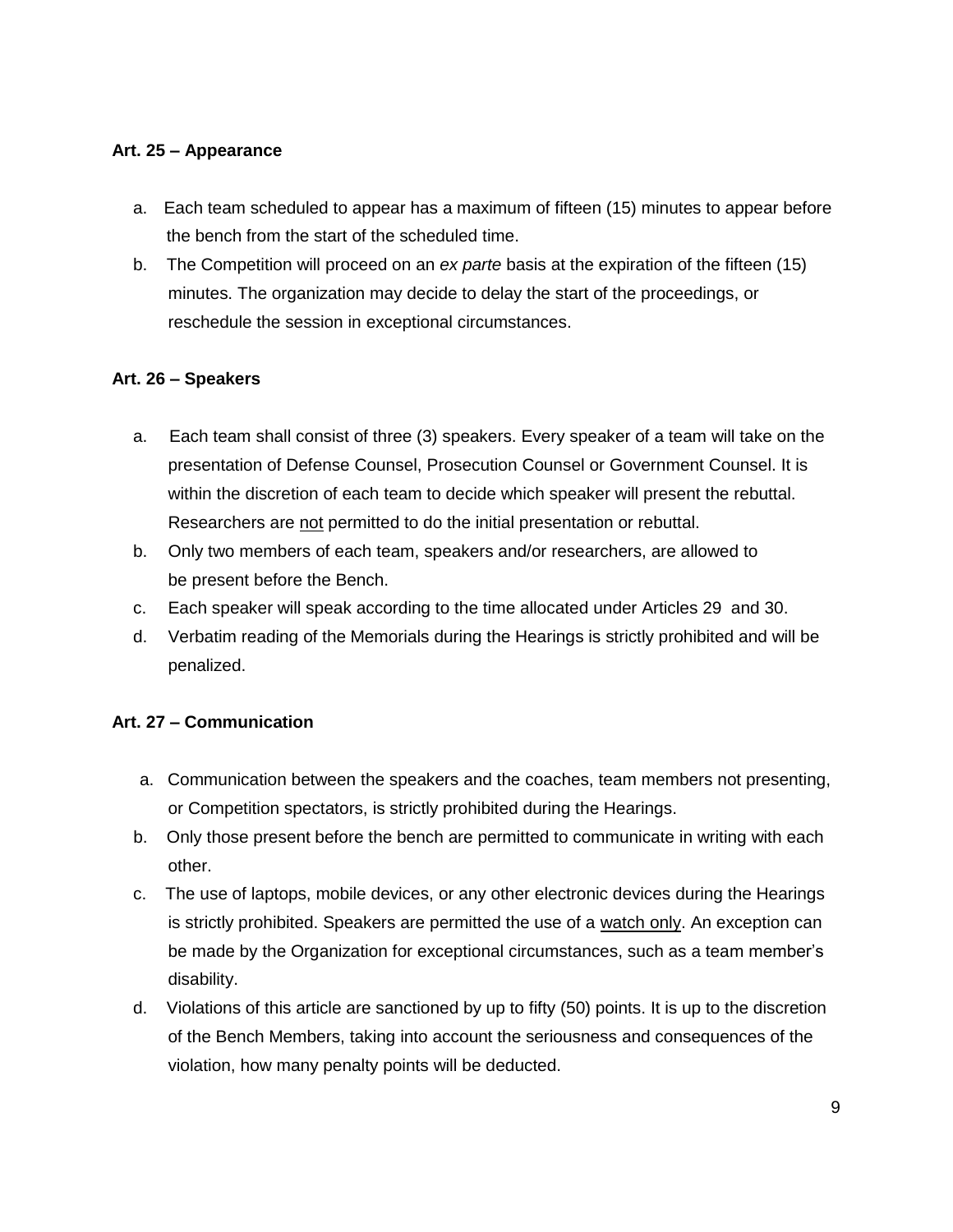### **Art 28 - Recording of the Hearing**

- a. Members of the presenting team, may (voice) record their own team members during their presentation and/or rebuttal. However, it is strictly forbidden to (voice) record the opposing teams during their presentation and/or rebuttal.
- b. Violations of this article are sanctioned with 50 penalty points.

# **Art. 29 - Raising Objections**

- a. The speakers are allowed to make a maximum of one objection per session to the exposition of the oralist of the other teams, as long as it is of utmost importance for the procedure before the ICC and refers to the immediate argument of the pleading oralist.
- b. An objection is only permissible in the following situations:
	- 1. When any of the speakers refer to events that are not mentioned in the case;
	- 2. Radical differences between oral arguments and arguments in the written memorial;
	- 3. If the Bench Members deem it appropriate.
- c. Once the reasons for the filed objection are expressed, the Bench Members are obliged to hear the arguments of the counterpart to decide on the legality or illegality of the objection.
- d. The Bench will decide by unanimous vote on the admissibility or inadmissibility of the objection. In case of misusing the objection, the speaker that objects will be sanctioned by a deduction of up to ten (10) discretionary penalty points. If the objecting team is correct, there may be up to a ten (10) discretionary penalty point deduction from the speaker that violated the Rules.
- e. The objection will not be included in the time mentioned in Articles 29 and 30.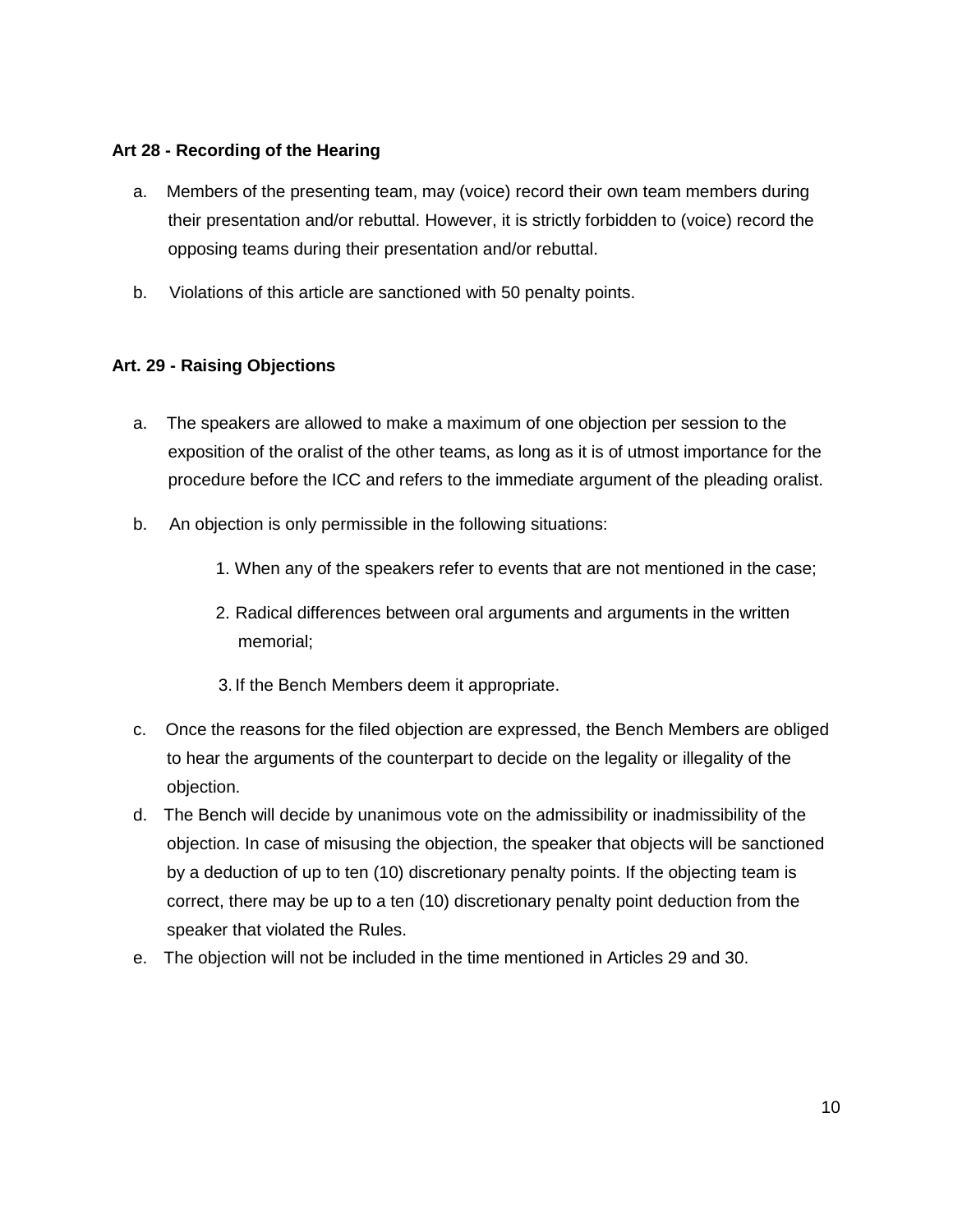# **Art. 30 - Speaking Time**

- a. Presentation by Defense Counsel: up to 20 minutes
- b. Presentation by Counsel for the Prosecution: up to 20 minutes
- c. Presentation by the Government Counsel: up to 20 minutes
- d. Bench Member's questions are included in the speaking time of each presentation.

#### **Art. 31 – Rebuttal**

- a. Rebuttal by Prosecution Counsel: up to 10 minutes
- b. Rebuttal by Defense Counsel: up to 10 minutes
- c. Rebuttal by the Government Counsel: up to 10 minutes
- d. Bench Member's questions are included in the speaking time of each rebuttal.
- e. Speakers are not permitted to introduce new issues in their rebuttal.
- f. All arguments and issues opposing counsels raised in their presentation and rebuttal may be discussed in the rebuttal.

#### **Art. 32 – Judgment**

- a. Bench deliberation: 30 minutes (maximum)
- b. Delivery of judgment by the Bench: 15 minutes

#### **Art. 33 - Bench Composition**

a. Each Bench will be composed of one (1) or two (2) Member(s) and one (1) Presiding Member (appointed by the Organization or by consensus by the Bench Members participating in the Hearing) and shall be assisted by a Bench Clerk. If only two Bench Members score a given hearing, the Organization shall create a third score by averaging the scores of the two Bench Members. The organization may appoint a fourth Bench Member. In the event four (4) Bench Members score a given hearing, the score that is furthest from the average of all four (4) scores, and the score sheet on which it appears, will be disregarded.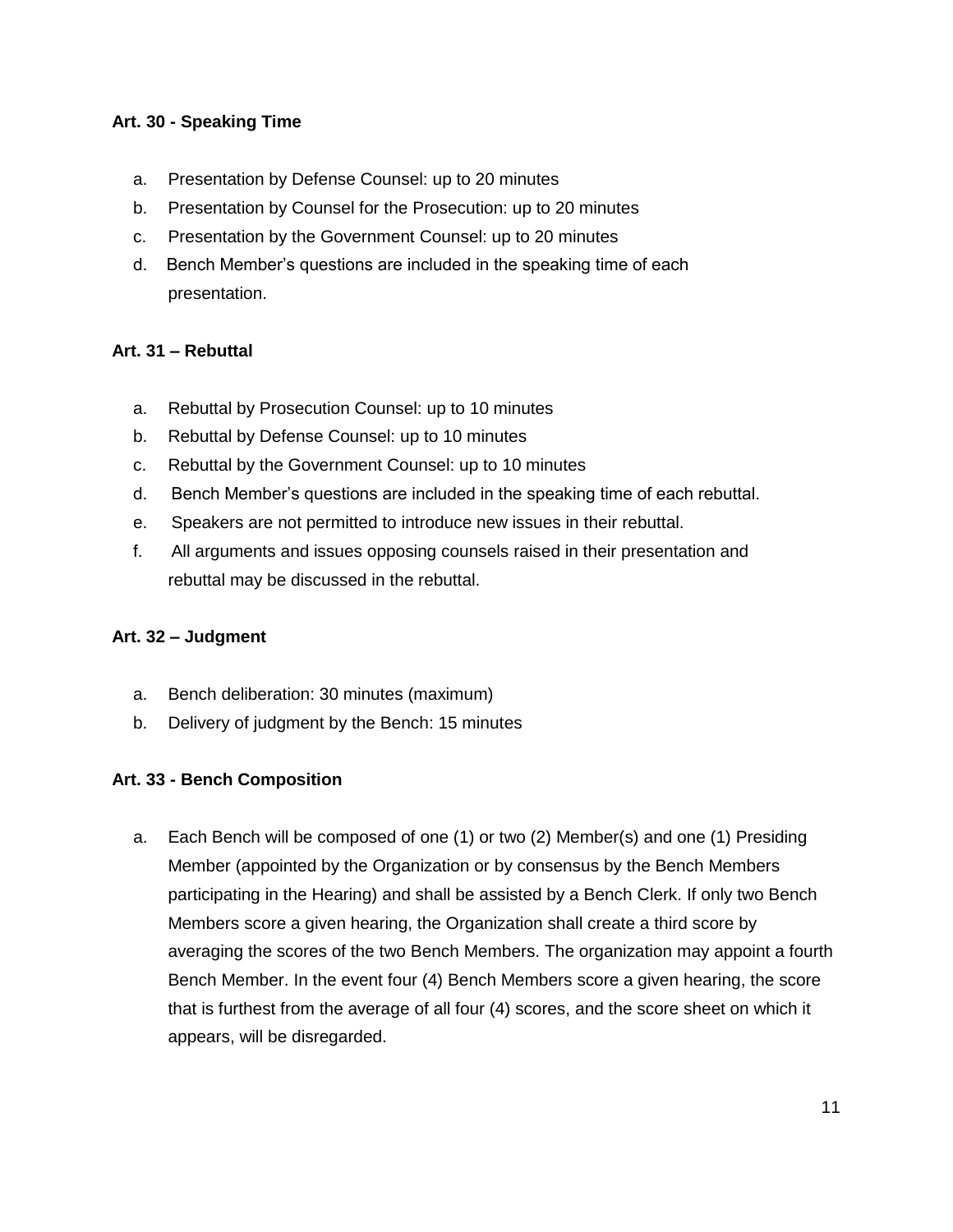- b. An Assistant coach of a participating team can under no circumstance be appointed as a Bench Member.
- c. Bench Members for hearings can be different from the Bench evaluating the memorials. All Bench Members must read the case, as well as other explanatory documents. Though not compulsory, bench members may wear a judicial robe.
- d. Bench Members are not permitted to give their individual opinion outside the deliberation room regarding the quality of the presentation and results of the participating teams. Furthermore, Bench Members are not allowed to give the participating teams any feedback on the details of the case.
- e. During the oral rounds, the Bench shall ensure the respect for the Rules of Procedure and will assess the quality of the arguments. The Bench members are encouraged to intervene with appropriate questions during the oral pleading to further assess the knowledge and the preparation of the oralists.
- f. The Bench will follow its own Rules of Procedure within the framework of accepted norms of judicial practice, and with regard to questions of doubt or dispute in the procedure or facts. A decision of the Presiding Member of the Bench shall be final.
- g. The Bench Members shall mark the oral arguments in accordance with the scoring criteria provided for in these Rules.
- h. Team objections to a jury panel due to conflict of interest or prior relationship must be disclosed and communicated to the Bench Clerk/Bailiff prior to the commencement of the Hearing.

# **Art. 34 - Role of the Bench Clerk**

- a. The Bench Clerk is nominated by the Organization.
- b. The Bench Clerk is responsible for:
	- 1. The collection of the score sheets and their delivery to the Organization;
	- 2. Briefing and advising the bench members on the Rules of Procedure contained herein;
	- 3. Keeping order during the Hearing;
	- 4. Facilitating the sessions' development;
	- 5. Timekeeping.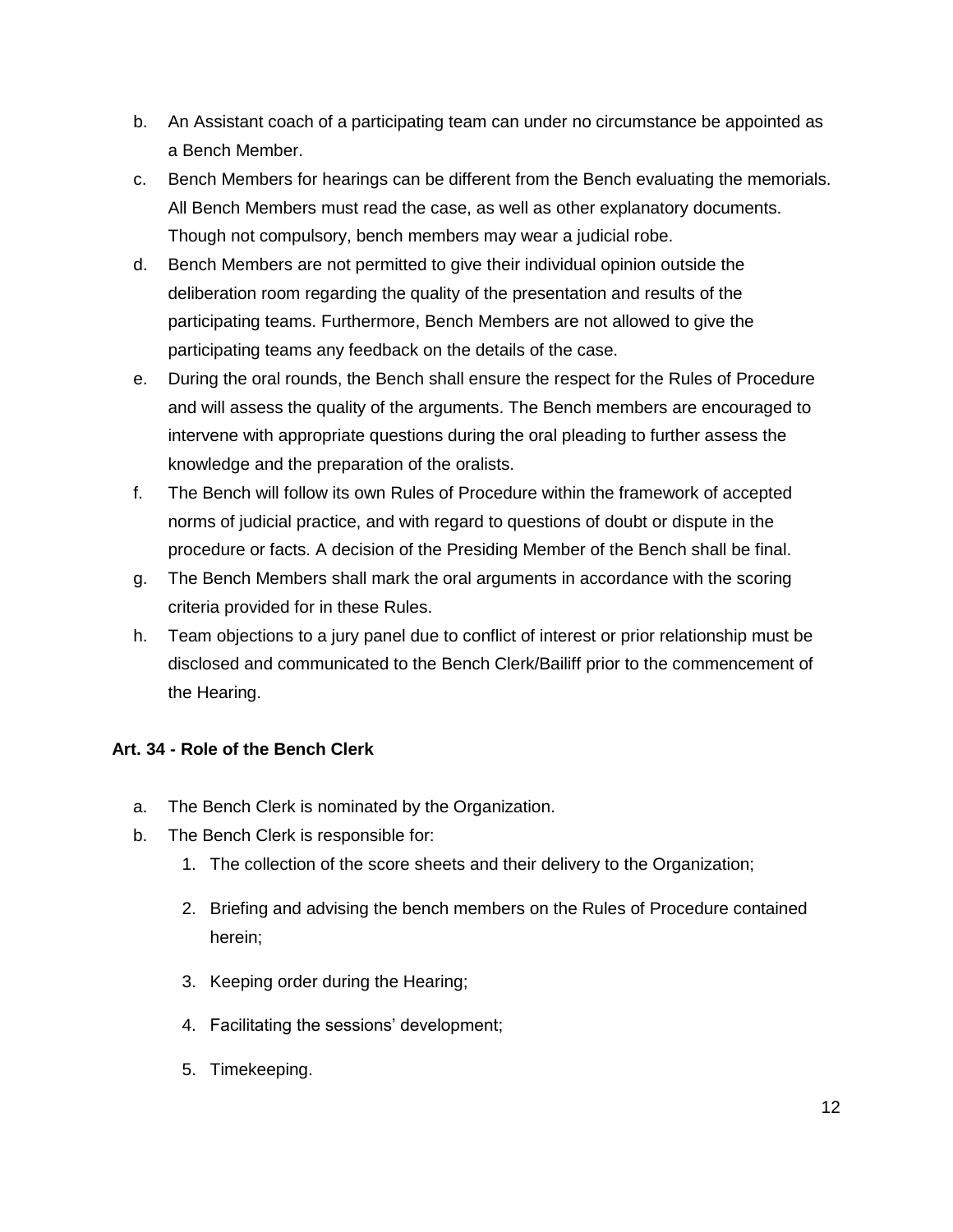# **Art. 35 - Scores Hearings**

- a. Scores are rewarded out of a maximum of 100 points for the Presentation and 100 points for the Rebuttal. 70% of the total score is based on the score the team received for its initial presentation, and 30% of the total score is based on the score the team received for the rebuttal.
- b. Scores for the initial presentation are allocated as follows:
	- 1. Organization, structure, and analysis of the issues: twenty (20) points
	- 2. Use of facts and legal principles: twenty (20) points
	- 3. Use of authorities and citations: twenty (20) points
	- 4. Persuasiveness, ingenuity, logic, and reasoning: twenty (20) points
	- 5. Presentation: twenty (20) points
- c. When scoring the rebuttal, the criteria mentioned in this Article under section (b) should be considered, but not rewarded separately.
- d. Score sheets will be emailed to each team upon the cessation of the Competition.

#### **Art. 36 - Penalties for Inappropriate Behavior**

- a. Every team should maintain the fullest dignity and decorum, not only in the Courtroom, but during the entire Competition.
- b. Inappropriate behavior or blatant disregard for the procedures may result in the disqualification of penalty points and in extreme cases to the disqualification of the team.

# **Art. 37 – Scouting**

- a. Scouting is forbidden at all times during the Competition.
- b. Scouting is defined as:
	- 1. When a team or one or more of its members attend a Hearing in which they are not participants;
	- 2. Instances where students, coaches, or spectators discuss with or pose questions of substantive issues of international (criminal) law to the Bench Members.